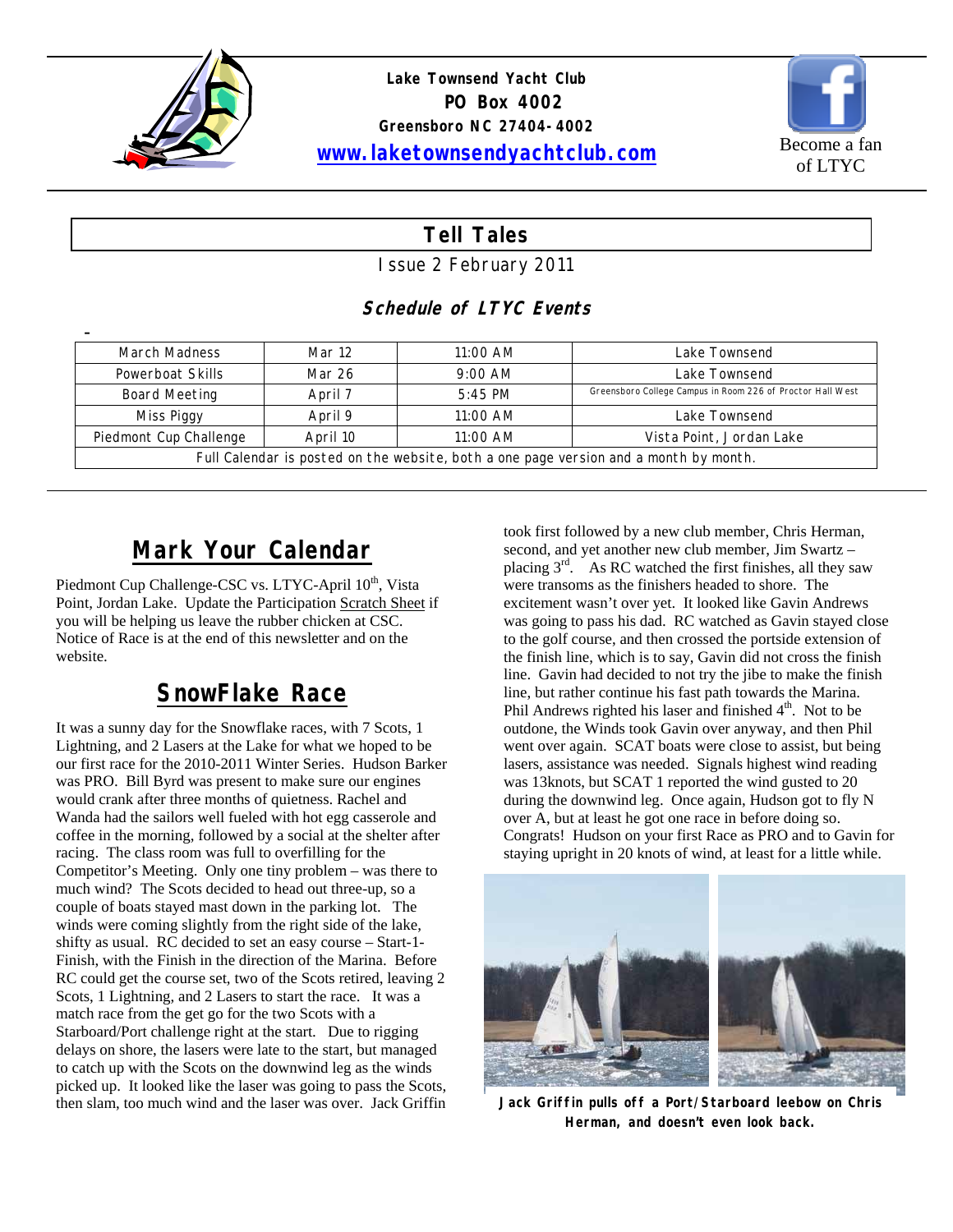# **Introducing Team Townsend**

Lake Townsend members are invited to sign up for Team Townsend. Tom Bews would like to campaign his 1973 C&C 30 at Blackwater Yacht Racing Association, Pelican Point Marina, Smith Mountain Lake, Virginia. (www.byrasailing.org) Tom needs crew: all positions available: driver, mainsheet trim, jibsheet trim, foredeck, pit, sewer, tactician, galley crew; etc. Tom is working on the boat with the hopes of having it ready for the first spring race-April 2. To help with keeping travel cost down, the boat serves as a sleep aboard, or for those who want a bit more space, Tom's house is also an option. Carpooling is a definitely encouraged. Skippers meeting is 11:00am on Saturday. Detailed logistics will be worked out as we find out who's going, when.

This invitation is open to all LTYC club members: new members, student members, old salts, yes spouses too. All are encouraged to participate. Maybe we compete one day, maybe we are out there for all 8 races and the spring invitational. This is a not miss opportunity!! Don't worry if the Scratch Sheet has lots of names, we will work something out. Notice from the list below that positions are available where experience is NOT required.

Requirements:

- Participate in boat maintenance activities.
- **Bring own PFD.**
- HAVE FUN
- Learn
- Sign up on the Participation Scratch Sheet for days of interest-one day/every day.
- $\blacksquare$  Submit newsletter article one volunteer each race day. (Editor threw that one in.)



# **Eight Bells – Herb Bodman**



**1986 LTYC Commodore's Dinner Jefferson Pilot club** 

Herb was a life-long avid small boat racer, active in Windmills, Flying Scots and Tanzer 16s. Herb was also a blue water cruiser and sailed his Shannon 28 outside from Deltaville to Maine annually for many years. Herb was a US Sailing certified Judge, served on the US Sailing appeals committee and was Area D Race Officer in the early 2000s.

Herb joined LTYC in 1979, was awarded Member Emeritus in 2005, and sailed up until his stroke a few years later. LTYC honored Herb's memory and contribution to sailing and to Lake Townsend

with a moment of silence at the January Competitors' Meeting.

## **Be a Fan on Facebook**



LTYC has a Facebook page. If you want to keep up with what is happening at LTYC, what other club members think about You Make the Call, LTYC Trivia, become a Fan. Help promote our club in the region.

#### **What's a Scratch Sheet?**

A few years back, big regattas started posting scratch sheets on the internet to drum up interest and promote participation. As there is typically no cost to signing up, Scratch sheets give a good indicate of who is thinking about going to an event. It helps the organizers plan and prepare for the event. Last year, LTYC set up a Scratch Sheet in Google documents for its events. It was a good move. This year, we have the sheets posted for all the events through June. If you expect to be at some of our upcoming events, take a few moments to step through the different Scratch Sheets and let us know to expect you. Don' worry about last minute change of plans, Scratch Sheets are only an indication of your intentions. If you need crew, want to crew, would like to help with the social, or have some other creative idea, just list it in the Scratch Sheet. The Scratch sheet is available from the home page or the LTYC Website.

# **Powerboat-Mar 26**

LTYC offers a Powerboat handling seminar each year with actual time on the RC boats, learning best practices and each boat's idiosyncrasies. You will practice starting, docking, driving the boat. The is a must attend course for any members who expect to find themselves on a Mark boat this year and is a great follow-up to the BIMBO seminar last month. Sign up on the –yes, you got it – Scratch Sheet.

# **Sailfest-May 28**

# **Time Critical!!**

Greensboro Parks & Rec would like to sponsor a sail fest Saturday, May 28 at Lake Townsend to kick of the 2011 sailing season. We need club boats signed up on the Scratch Sheet by mid March for the club to be able to commit to sponsor the event. If you think you may be able to participate, please sign up immediately.

# **2011 Directory**

As of March 2, our membership count is at 42 with 5 new members. If you are a prior member and have not yet renewed but planning to do so, please send in your membership in the next week to make the deadline for the Directory. Electronic updates will be made throughout the year, but the hardcopy only goes to print in late March.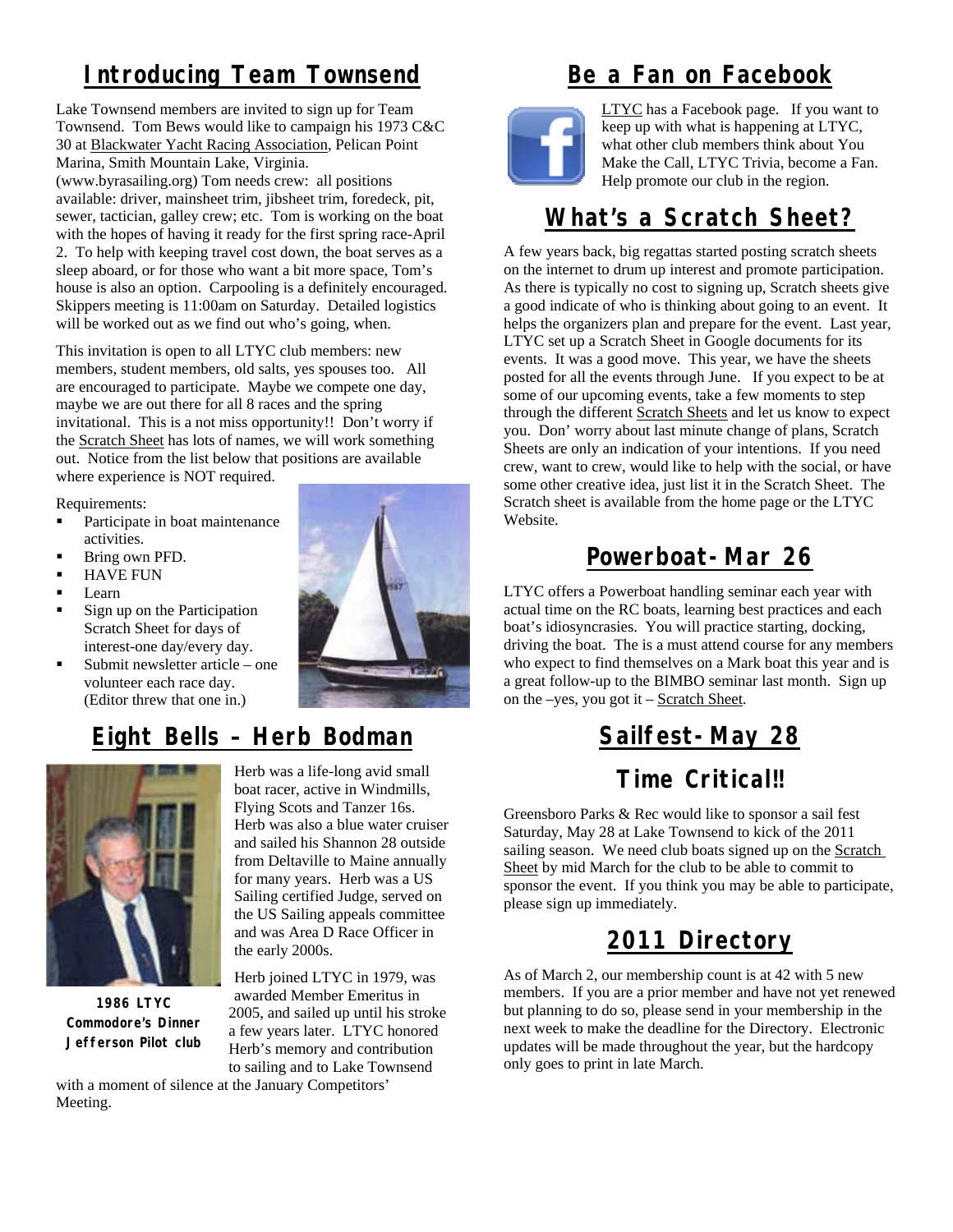#### **Meet a New Mate**

by Steve Raper, LTYC Membership Director

Welcome to our first time members!

**Carmen and Michael Dohmeier** - took a basic sailing course some years ago and are looking to freshen up and improve their skills. They joined us at the Change of Watch.

**Charles Halipilias** – received his membership as a gift from daughter Stephanie. Charles learned to sail on Lake Norman and had a Hunter 23 for three years. He has since been sailing Hobie Cats and Flying Scots in Clearwater, Florida and Myrtle Beach.

**Lacy Joyce** – is currently building a 13' 9" sea skiff. Lacy



passed the NC boaters license course and is saving for a small cruiser. He came to the January Frostbite and joined the club that day. Lacy has been an active volunteer since and would like to improve his sailing skills. He discovered the club when he drove by Gunn Automotive and spotted Starlings cruiser. He stopped in to see if it was for sale, met Starling who gave him a tour of his awesome boat. Thanks Starling!

**Jim Swartz** – sailed his Lightning in the Mayors Cup last season and has been competing in the frostbite series. Well showing up anyway, and wanting to get out on the water. Jim is very helpful on the water and at the docks and scores AAA rating from Hudson! Jim' son-in-law, David, sometimes crews with Jim, otherwise Jim is looking for crew.

**Chris & Gabriel Herman** – first sailed with us at the Mayor's Cup in a Precision 185. They had their challenges in the first race, but got it together to finished  $4<sup>th</sup>$  out of 14 boats in the second race. Those watching the race thought at the time, there's talent and determination on that boat, we really hope we will see them again. We later learned that Gabe was very proud to wear his Mayor's Cup T-shirt. To our surprise, Chris showed up for the first frostbite event towing a Flying Scot, previously owned by Wayne Jones.

Not members yet but ..

**Mark Holland** – lives in Danville, Virginia and is looking to buy a used Flying Scot. He would like to learn more about our fleet and also how to rig and sail a Flying Scot. His daughters sailed at Camp Seafarer and he and girls plan to take our Learn To Sail class.

#### **Joe and Gen Wroblewski**

(row-bless'-key )– are both sailing enthusiasts, attended the last Frostbite race, took photos to share with us and attended the BIMBO seminar in February. Gen works weekdays but Joe is retired and would love to crew or skipper during the week. They live in Winston-Salem.



#### **Always have a Plan**

As much as we really want to be out on the water 12 mths out of the year, sometime Mother Nature has other plans, and being the well prepared sailors that we are – So Do We – Strategy!!

- 9:15 5 knots
- <sup>10:00</sup> Grits, Egg Casserole, Coffee
- $\blacksquare$  10:15 7 knots, 10:20 Sunshine
- $10.30$  10 knots
- $\blacksquare$  10:50 14 knots, 21 Sailors, 4 dogs
- $\blacksquare$  11:15 17.9 Gust N over A
- $\blacksquare$  1:30 21 knots, Chili and beverages

January 8 was not a Race Day. Instead twenty-one sailors honed up on "Preparing a Race Strategy": a plan for getting around the race course as quickly as possible given the risk level the skipper is prepared to accept. At Lake Townsend, there is risk everywhere. Don't go to the corners. Eric Rasmussen led the discussion, with very involved group participation.

Many of us can easily give examples of Tactics – what we do to get around the course quickly, but we have less practice in describing our Strategy.

Is the below Strategy or Tactic?

- I'm going to stick close to Starling
- There are 5 races, I want to finish each race in the top 4
- I want to start at Race Committee
- I'm going to stay on the right side of the course.
- Never Give Up

If during the starting sequence, you are telling your crew your plan to get to the weather mark quickest, then you are describing your strategy. It is OK to change your strategy.

What affects your Strategy? Below are bullet points on what was covered during the presentation.

#### **Wind Conditions**

- $\blacksquare$  One Side is Favored wind is better than somewhere else
- Go where the wind is
- If the wind is stronger on the left side of the course, a strategy might be to start at the Pin.
- If the wind is stronger on the right side of the course, Start at RC, tack to port.

*Oscillating Wind -* Most common at LTYC Sail the lifted tack ; Tack on the headers Downwind – jibe on the lifts

*Persistent Wind* 

Sail headed tack "Great Circle" – take your knock early, when it's smaller

#### **Shore Affects**

- Lift at the Golf course
- Thermal in the trees
- Conundrum Effect aka Mystery Cove Vortex there is wind in the Cove, but not the middle of the lake

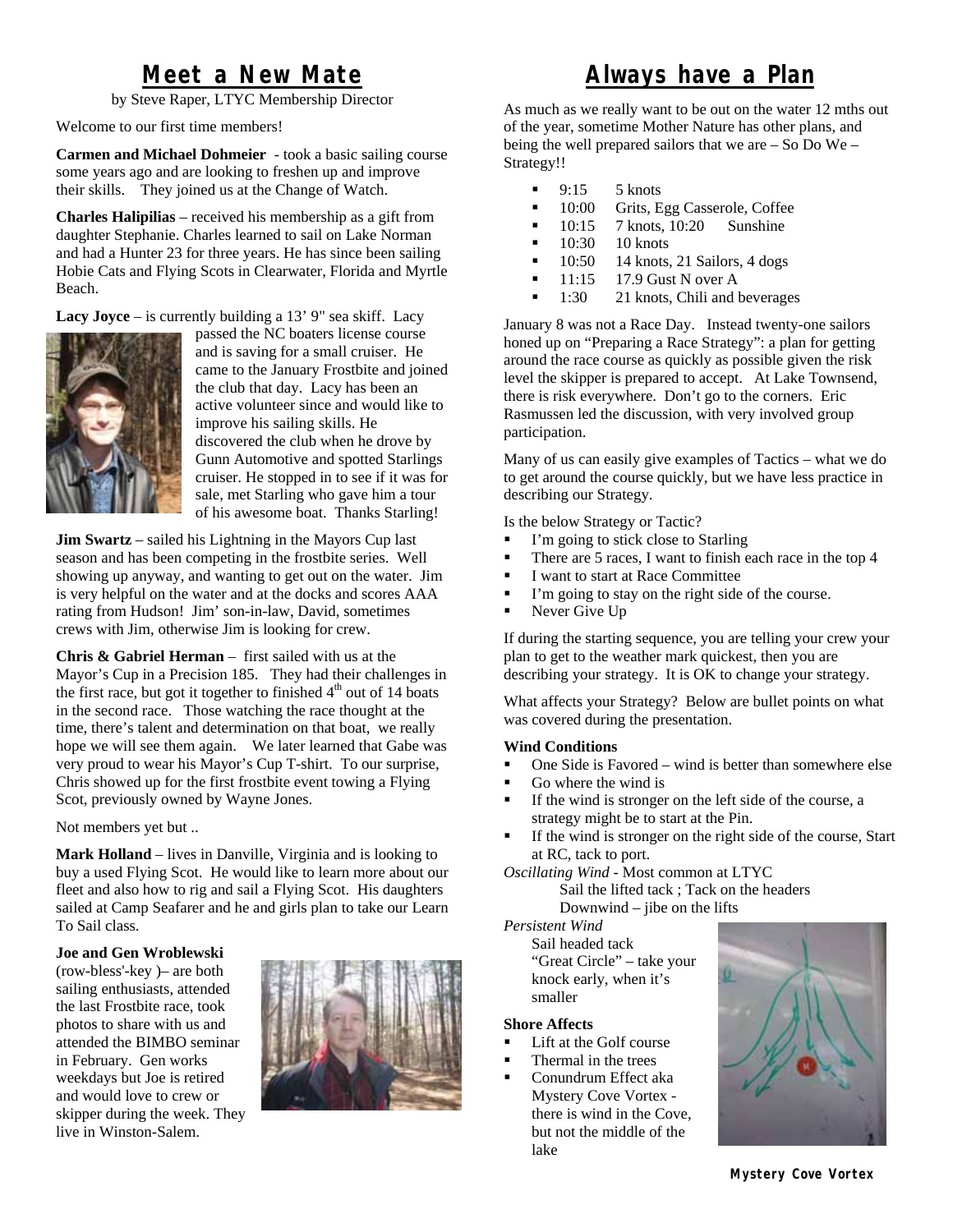#### Greensboro Power Squadron

by Bill Young, LTYC Junior Director

I am a strong believer in education. I wanted to know all about sailing and cruising so I took the Lake Townsend Sailing course and I went to take several ASA courses on sailing in Miami.

There are many, many ways to learn about cruising, sailing and on the water information among them the ASA courses, US Sailing courses and one I hadn't learned of – the US Power Squadron.

Bill Young learned information on sailing safety from the US power Squadron. From Bill:

"LTYC members who may be interested in chartering larger boats, possibly in the Caribbean, might want to consider starting the process by taking a boating course offered by the Greensboro Power Squadron, which is the local unit of the United States Power Squadrons.

The course is called America's Boating Course-see www.americasboatingcourse.com and

http://www.onlinegreensboro.com/~power/onedaybc.html. It is a National Association of Boating Law Administrators (NASBLA)-approved course, which means

1) It satisfies the NC law requiring that anyone under 26 must have taken a NASBLA-approved course to operate a boat or PWC in NC waters.

2) It exceeds criteria of the US Coast Guard's Recreational Boating Safety Program, and

3) many marine insurers give a discount on premiums if you've taken a NASBLA- approved course. It is a comprehensive introductory boating course (like your freshman year "Survey of World History" course) which used to be taught one night a week over a period of 7 or 8 weeks but which has now been compressed to one day so as to be less disruptive to people's schedules.

Greensboro Power Squadron (GPS) will next be offering the course April 9. I've spoken with the course director about the potential interest in the course by some LTYC members, and GPS would be very happy to have LTYC members take the course. The course is open to the public, and the class size limit is 40, first registered, and first served. The class usually cost \$55, but GPS is currently offering it for free and includes a proctored exam. . The course materials are available for \$35, which includes a 200+page manual, a CD for home study, an electronic charting DVD with electronic navigational charts of much of the USI suspect LTYC members will find, as I did when I took the course, that their boating knowledge is already quite strong in some areas, but that their knowledge of other aspects of boating is sketchier. I think there's real value in taking a course that addresses all the areas this course does, and in leaving with a manual that has all this information in one place.

Now, a word on behalf of GPS itself, I'm a sailor, but I learned about the Greensboro Power Squadron/US Power Squadrons when I was in the process of buying my cruising sailboat and found that all the serious cruising sailors I met were in GPS/USPS. In fact, the organization is about half

sailors and half power boaters, despite the name. Whereas LTYC excels in introducing the public to sailing and in racing small boats on lakes, the USPS is more about cruising bigger boats and about boating education. They offer a truly outstanding series of courses (each meeting weekly for a period of several weeks to a few months) covering all aspects of recreational boating--inshore, coastal, and offshore. Courses include Seamanship, Piloting, Advanced Piloting, Junior Navigation (intro to celestial navigation), Navigation (celestial navigation), Weather, Sail, Cruise Planning, Marine Electronics, and Engine Maintenance. I have taken them all, and have taught several of them, and I can vouch personally for the quality of the courses. I think the LTYC members who are considering chartering cruising sailboats would do well to consider expanding their boating education, beginning with a NASBLA-approved course such as America's Boating Course (or the US Coast Guard Auxiliary's Boating Skills and Seamanship course) and continuing with the USPS series of courses.

Again, details on the April 9 course can be found at http://www.onlinegreensboro.com/~power/onedaybc.html



### **LTYC Trivia**

How many times has Piedmont Cup Challenge been held and how many times has LTYC won the Challenge?

Post your answer on LTYC's Facebook page along with any comments about prior PCC you've attended, challenges to CSC, or general encouragement to leave the chicken at Jordan Lake. A link to our Facebook page is on the home page of the website or search Facebook for Lake Townsend Yacht Club. Don't have a Facebook page and not at the point where you want to make one, email joleenrasmussen@embarqmail.com or call 919-732-5410 with your answer.

#### **Sailors Go Green**

Sailing is naturally sustainable in that we use the wind, a renewable energy. Simplified, sustainable sailing is "do no harm". One area that we can contribute more is to decrease the amount of plastic water bottles we use. LTYC has started awarding BPA free beverage containers. As the weather warms up, our Social directors will have water available for refilling reusable containers. Watch for more information in the upcoming newsletters.

# **Sailing Classes**

Lake Townsend offers sailing classes during the summer. There are 6 adult sailing classes starting May 2. Each class runs 8 days and cost \$80. Times vary slightly but from about 5:30 to 9 during the weekdays, and 9-noon on Saturday. There are 3 junior sailing classes starting June 13, lasting 6 days from 8:30am to noon. \$90. Print out a registration from the website, or pick up a brochure in the breezeway next to the Park Rangers Office. Space is limited. Sign up Now.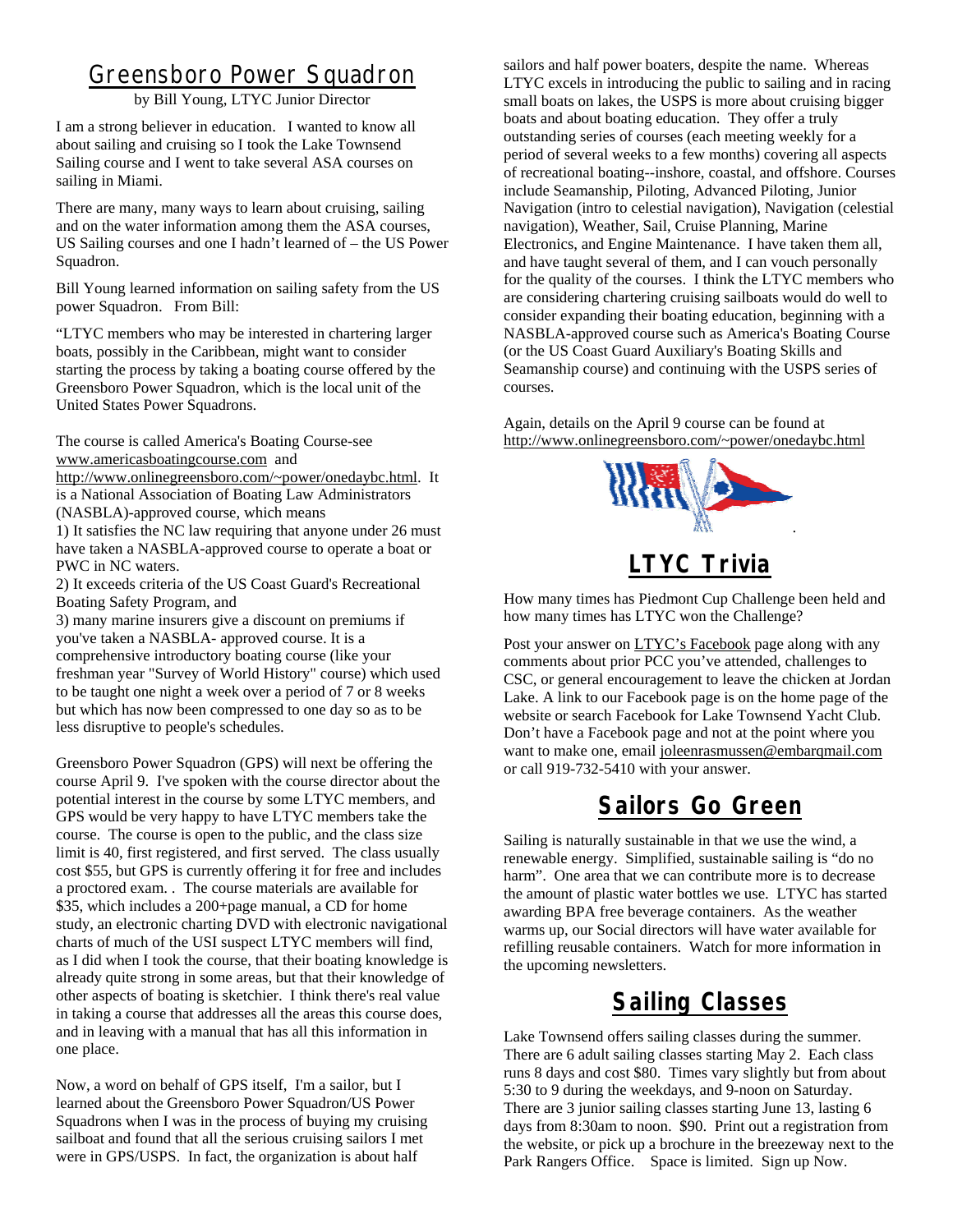#### **You Make the Call**

Two 18ft dinghies, Yellow (Y) and Blue (B) are sailing downwind toward the finish line. Both boats are on starboard tack, and Y is to leeward of B. The boats are overlapped with B slightly ahead. No other boats are nearby.

Y initially heads directly towards the finish pin (making B sail a course that would miss the line), but when they reach the three-boatlength-zone, both boats turn dead downwind. There is less than one boatlength between Y and the finish pin, and B pulls in her mainsheet to avoid hitting Y. B is still barely ahead, but shortly after her bow crosses the line, B's hull touches the finish pin.

The operator of a Race Committee Mark Boat stationed at the pin sees B contact the mark, and informs the Principal Race Officer. He cannot hear the sailors aboard the two boats, so does not know if either has hailed "Protest". The boats cross the line completely, and then sail back to shore. Neither one flies a red flag.

Questions:

- 1. Which rules apply to Y? Did Y break any rules? If so, which one(s)?
- 2. Which rules apply to B? Did B break any rules? If so, which one(s)?
- 3. If neither boat files a protest on shore, what should Race Committee do about B hitting the mark?
	- a. Nothing?
	- b. Score B DNF?
	- c. Score B DSQ?
	- d. Protest B?
	- e. Something else?
- 4. If Y protests B for hitting the mark, what should the Protest Committee decision be?

If you think you know, just have a guess, or have any questions, post them to the Lake Townsend Yacht Club Facebook Page. We'll collect up your answers and Eric will give his analysis in next month's newsletter.

### **Looking for**

*… a Flying Scot to charter for the 2011 season at Lake Townsend. Terms negotiable. Alan Taylor - 530-263-3009(m)* 

### **Sailboat for Sail**

**1981 Isotope \$\$Price Drop\$\$** - \$2000 with sails/galvanized trailer. Many parts replaced; enhancements made. Good boat for a beginning racer or someone looking to get back into racing a cat. She won the 2005 Governor's Cup and continues to give challenge to the fleet leaders. We have owned this boat since 1998. She's gotten us hooked on Isotopes, so much so that we have upgraded to a 2006 model.

Boat specifications:

 http://www.intl-fiberglass.com/isotope.html Fleet Activities:

**http://www.intl-fiberglass.com/calendar.php** Call or email Joleen (see Help Lines) if interested.



#### **How's Your Winter Project**

During January's Strategy seminar, Joleen polled the participants for winter projects. Tom Bews offered up that he had one. Joleen checked with Tom a few days back, and progress has not been as good as Tom would like. I think Tom needs some encouragement. Maybe we will see some updates on LTYC's Facebook page. While you are out there, let us know how your winter project is going!

- A)Get the bottom repaired, faired, and painted with racing bottom paint. The accidental launch on the concrete ramp left its mark heavily gouged into the bottom of the boat.
- B) Fair the Centerboard –it's worn on the bottom and is crying to be filled and restored to proper shape.
- C) Change the Jib sheeting arrangement. As is common for Scots, Jib cleat is on the seat, which can be highly uncomfortable.
- D)Improve the Outhaul arrangement on the boom. There is not enough adjustment to take full advantage of shaping the sail.
- E) Change Main Sail Cunningham set up. It has a 4-1 purchase, which is too much and is a pain to install after the mast is raised.
- F) Purchase a TackTic Digital Compass not having used a compass much in the past, Tom is interested in learning. Tom's regular compass bounces around so much as at his age, Tom finds that the compass is often a fuzz ball, as bifocals on a boat don't work very well.
- G) Purchase a new spinnaker the current one is six years, old, all white. Boring.

#### **Winter Race Results**

| Skipper        | Designation      | Race 1 |
|----------------|------------------|--------|
|                |                  | Feb.   |
| Griffin, Jack  | <b>FSCT-5818</b> | 7      |
| Herman, Chris  | <b>FSCT-4088</b> | 6      |
| Schwartz, Jim  | LI-12705         | 5      |
| Andrews, Phil  | LASE-185542      | 4      |
| Andrews, Gavin | LASEM-161267     | 2/DNF  |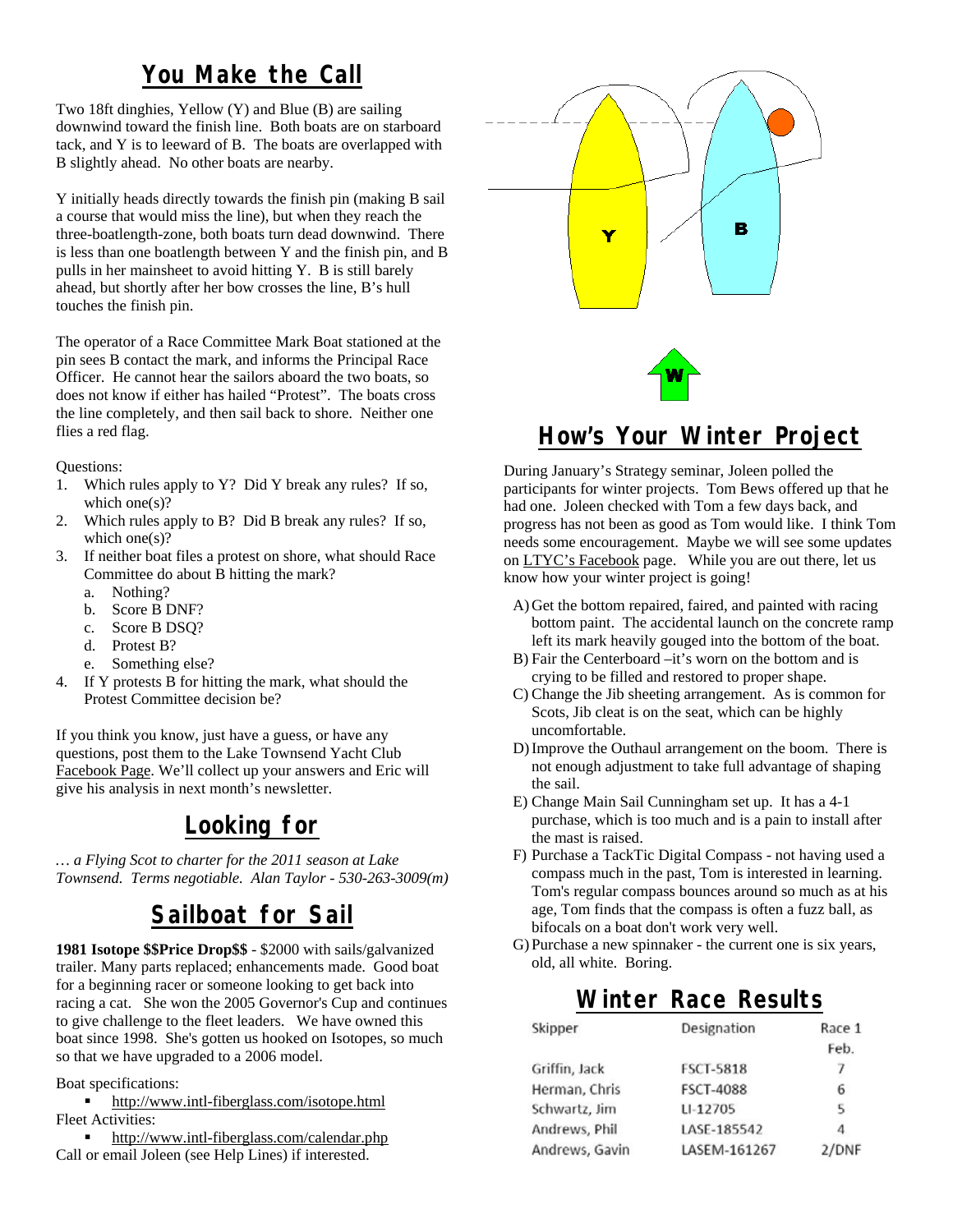| Lake Townsend Yacht Club Help Lines |                               |                       |                                                    |  |  |
|-------------------------------------|-------------------------------|-----------------------|----------------------------------------------------|--|--|
| Commodore:                          | <b>Uwe Heine</b>              | Social:               | Rachel Skvarch                                     |  |  |
|                                     | 336 585-0951 R                |                       | rkskvarch@yahoo.com                                |  |  |
|                                     | heineu@bellsouth.net          |                       | Assisted by Wanda Williams<br>wkawilliams@juno.com |  |  |
| Races:                              | Adam Zahand                   |                       |                                                    |  |  |
| (Vice Commodore)                    | 336 288-3762 R                | Junior Sailing:       | <b>Bill Young</b>                                  |  |  |
|                                     | adam_zahand@yahoo.com         |                       | 336 292-3102 R                                     |  |  |
|                                     |                               |                       | woyoung@triad.rr.com                               |  |  |
| Education:                          | <b>Russell Dorrell</b>        |                       |                                                    |  |  |
| (Rear Commodore)                    | 336 668-7927 R                | Newsletter/Directory: | Joleen Rasmussen                                   |  |  |
|                                     | dorrelr@gcsnc.com             |                       | 919 732-5410 R                                     |  |  |
|                                     |                               |                       | joleenrasmussen@embarqmail.com                     |  |  |
| Finance:                            | <b>Hudson Barker</b>          |                       |                                                    |  |  |
| (Treasurer)                         | 336 644-1060 R                | Mayor's Cup Regatta   | <b>Bob Hoffman</b>                                 |  |  |
|                                     | hudsonbarker@att.net          |                       | 336 831-6271 C                                     |  |  |
|                                     |                               |                       | bobh9447@aol.com                                   |  |  |
| Publicity/History:                  | David Young                   |                       |                                                    |  |  |
| (Secretary)                         | 336 545-1655 R                | Webmaster:            | <b>Steve Raper</b>                                 |  |  |
|                                     | dwyoung@triad.rr.com          |                       | Steve.raper@greensboro-nc.gov                      |  |  |
| Cruising:                           | Nancy Collins-Heine           | Equipment             | Keith Smoot                                        |  |  |
|                                     | 336 585-0951 R                |                       | 336 996-6734 R                                     |  |  |
|                                     | heineu@bellsouth.net          |                       | Gwaihir23@Embarqmail.com                           |  |  |
| Membership:                         | <b>Steve Raper</b>            |                       |                                                    |  |  |
|                                     | Steve.raper@greensboro-nc.gov |                       |                                                    |  |  |

**Call People. Go Sailing \*\*\*\* REACH OUT AND CALL SOMEONE \*\*\*\*** 

In an effort to involve more sailors in the Club's Sailing Events and Racing Programs, this "Available to Crew" list is published in each newsletter. If you have a boat and would like to participate in the Summer or Frostbite Race Series, call one of these folks for your crew. Alternatively, if you need a cruising partner on your boat or would like to team with someone on one of the city sailboats for a day sail or a race, contact someone on this list. If you would like to add your name to the list, contact Joleen Rasmussen, Newsletter Editor (See the Help Lines box located in this newsletter).

|                      | <b>Available To Crew</b> |                        |                           |
|----------------------|--------------------------|------------------------|---------------------------|
| <b>Name</b>          | Home Phone               | <b>Work/Cell Phone</b> | E-mail                    |
| <b>Hudson Barker</b> | 336-644-1060             |                        | hudsonbarker@att.net      |
| <b>Bill Byrd</b>     | 336-635-1926             | N/A                    |                           |
| Lacy Joyce           | 336-413-7929             |                        | lacyjoyce@gmail.com       |
| John Kuzmier         | 336-282-0411             | 336-580-5766 c         | jkuzmier@infolinktele.com |
| Chris Maginnis       | 336-793-5313             |                        | cmaginnis@triad.rr.com    |
| Gen Wroblewski       | 336-776-0956             | 443-878-2148 c         | gen@wroblewski.us         |
| Joe Wroblewski       | 336-776-0956             | 443-878-2142 c         | joe@wroblewski.us         |
| <b>Bill Young</b>    | 336-292-3102             | 336-707-0295           | woyoung@triad.rr.com      |

\*\* Attention\*\* – Can't remember the password for the login required for the Members Cove area on the website?? There is a (Need password?) link on the home page of the website. Click on this & it will bring up an email form addressed to our WebMaster with the subject line 'LTYC Members Cove login: - Send me your name and email address to receive login name and password